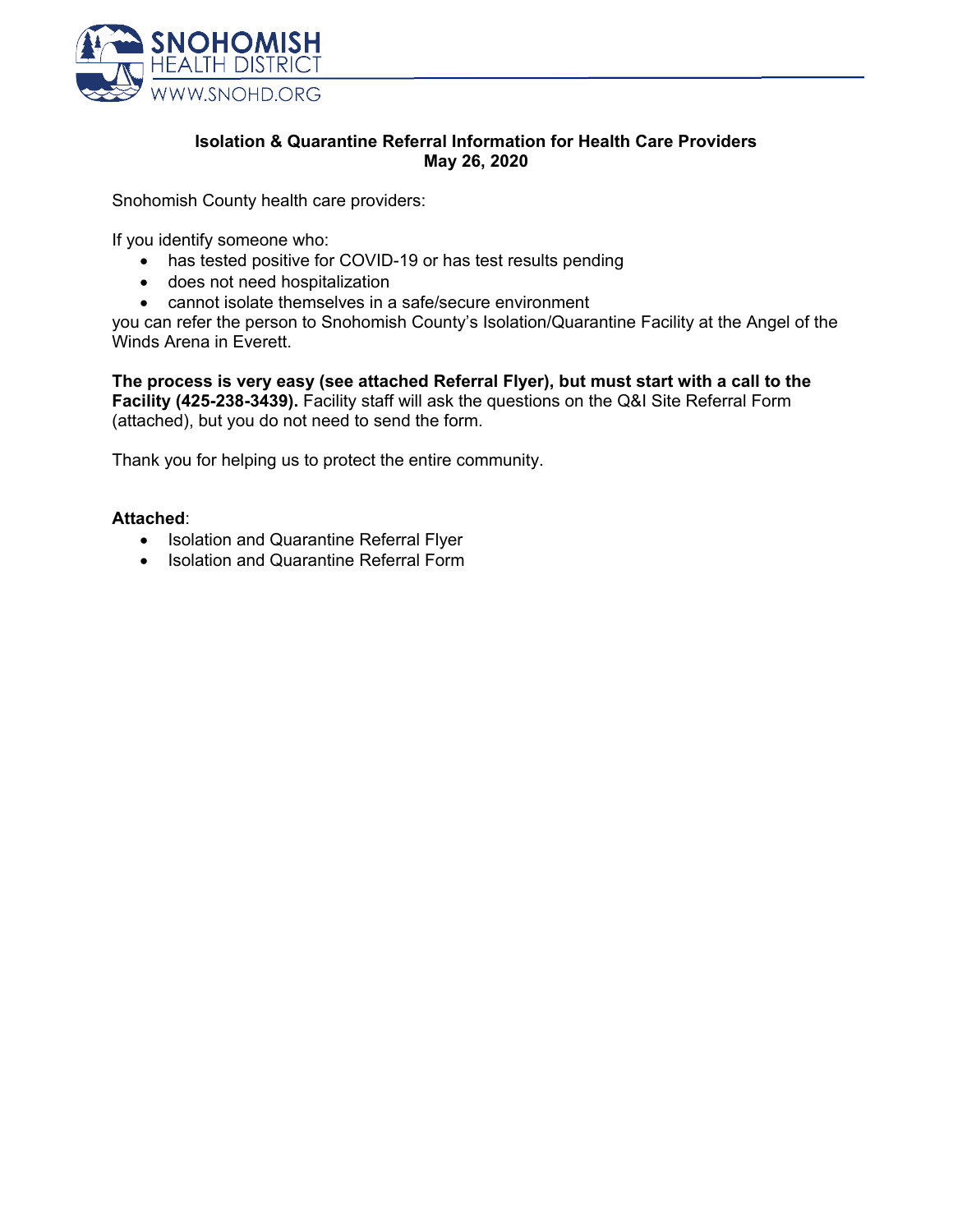# **Snohomish County**

## Isolation/Quarantine Facility Referral Protocol

The **Isolation/Quarantine Facility (IQF**) at Angel of the Winds Area is available for **individuals with no sheltering options permitting self isolation** and:

- Need to **quarantine** for up to 14 days since **exposure to someone who tested positive for COVID-19**,
- Need to **isolate due to fever** and/or **other symptoms** consistent with COVID-19, OR
- Need to **isolate due to testing positive for COVID-19**.



### **1. Call the I/Q Facility (425-238-3439) to provide information about potential referral including:**

- Client name & date of birth,
- If tested (when, results, lab used),
- Symptoms with onset dates,
- Other medical problems (esp. mental health or substance abuse),
- Current medications,
- Allergies, and
- Withdrawal risk (substance & time of last use).
- **2. Site Coordinators will consult with the Snohomish Health Officer to confirm approval for admission.**
- **3. If the patient meets criteria and health officer approval or order is issued, the IQF staff will call you to initiate the transfer. PRIOR TO TRANSFER, please CONFIRM testing has been done and they have a 14-day supply of their medications and include first dose of suboxone if indicated.**
- **4. Call Northwest Ambulance to arrange a cabulance to transport patient to Angel of the Winds Arena (2000 Broadway Everett, WA 98201).**

**Snohomish County Isolation and Quarantine Facility | 24/7 On-Duty Site Coordinators**